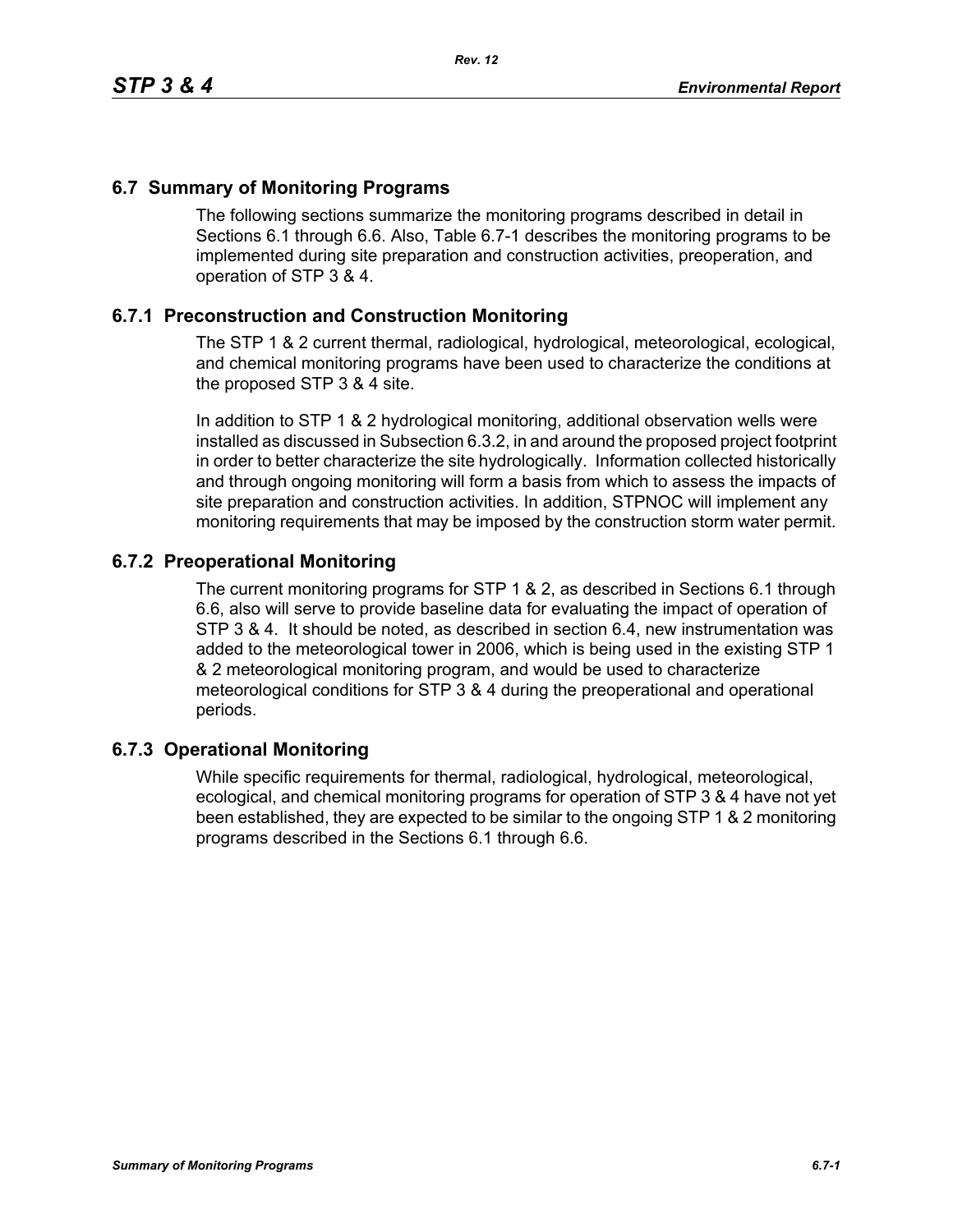| ۰.     |  |
|--------|--|
|        |  |
| $\sim$ |  |

| Program                      | <b>Scope/Content</b>                                                                                                                                                                                                                                                                                                                                                                                                                                   | <b>Status</b>         | <b>Requiring Agency</b> |
|------------------------------|--------------------------------------------------------------------------------------------------------------------------------------------------------------------------------------------------------------------------------------------------------------------------------------------------------------------------------------------------------------------------------------------------------------------------------------------------------|-----------------------|-------------------------|
|                              | <b>Site Preparation and Construction Monitoring</b>                                                                                                                                                                                                                                                                                                                                                                                                    |                       |                         |
| <b>Thermal Monitoring</b>    | Thermal monitoring is required for discharges to the Colorado River when<br>discharge occurs from the Main Cooling Reservoir (MCR) (see Table 6.6-1)                                                                                                                                                                                                                                                                                                   | Existing              | <b>TCEQ</b>             |
| Radiological<br>Monitoring   | Existing STP 1 & 2 radiological monitoring program will serve as the preoperational<br>monitoring program for STP 3 & 4. The following exposure pathways to radiation<br>would be monitored.<br>• Direct (dosimeters)<br>• Airborne (iodine and particulates)<br>• Waterborne (surface water, groundwater, drinking water and sediment)<br>. Ingestion (milk, broadleaf vegetation, fish, invertebrates, meat)<br>Parameters presented in Table 6.2-3. | Existing              | <b>NRC</b>              |
|                              | Ongoing groundwater tritium monitoring would be used to assess any potential<br>changes in groundwater tritium concentrations during construction<br>(see Table 6.2-4)                                                                                                                                                                                                                                                                                 | Existing              | <b>NA</b>               |
| Hydrological<br>Monitoring   | Twenty-eight wells were installed in the vicinity of the STP 3 & 4 footprint to<br>establish baseline hydrological conditions (groundwater levels, flow paths, and<br>gradients). Hydrologic monitoring at select or new wells will continue through<br>construction to assess and monitor potential impacts of construction on<br>groundwater conditions (e.g. de-watering, wellhead protection) (see Table 6.3-3)                                    | Existing              | <b>NA</b>               |
|                              | The TCEQ General Permit Relating to Discharges from Construction Activities<br>requires a monitoring program to ensure pollution (e.g., sediment loading) from<br>storm water is minimized.                                                                                                                                                                                                                                                            | Permit<br>Requirement | <b>TCEQ</b>             |
| Meteorological<br>Monitoring | New meteorological tower dew point and relative humidity instrumentation was<br>installed in 2006. Current data gathering would be used to determine<br>meteorological conditions at STP 3 & 4 for assessing safety and environmental<br>factors that would influence radiological exposure in the event of a radiological<br>release.                                                                                                                 | Existing              | <b>NRC</b>              |
| <b>Ecological Monitoring</b> | Regulatory agencies have not required ecological monitoring of STP 1 & 2 or its<br>associated transmission corridors since the period of reservoir filling (mid 1980s)<br>and there is no on-going monitoring                                                                                                                                                                                                                                          | Not Required          | <b>NA</b>               |

*STP 3 & 4*

Summary of Monitoring Programs *Summary of Monitoring Programs*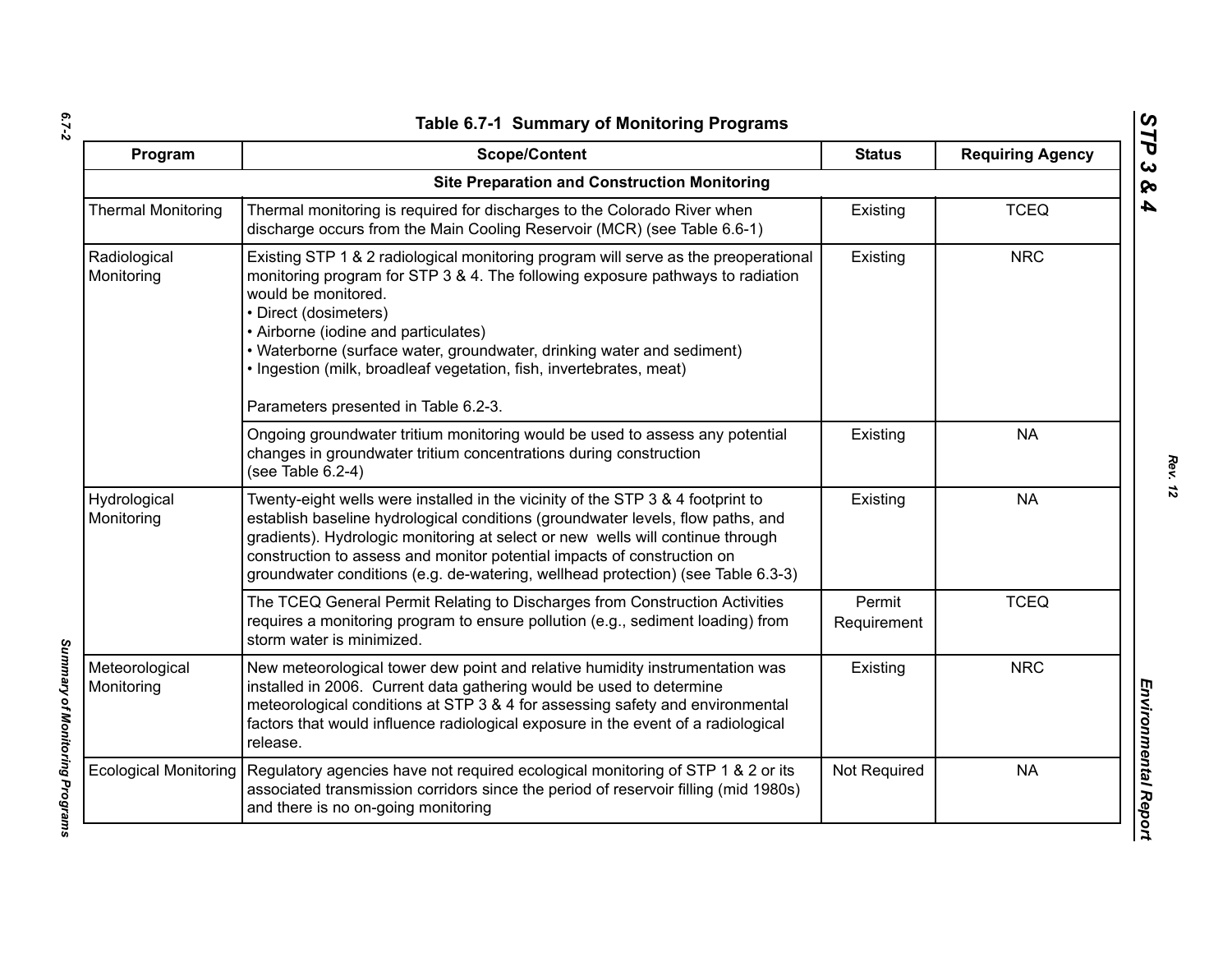| Program                    | <b>Scope/Content</b>                                                                                                                                                                                                                                                                                                                                                                                                                                    | <b>Status</b> | <b>Requiring Agency</b> |
|----------------------------|---------------------------------------------------------------------------------------------------------------------------------------------------------------------------------------------------------------------------------------------------------------------------------------------------------------------------------------------------------------------------------------------------------------------------------------------------------|---------------|-------------------------|
| <b>Chemical Monitoring</b> | Ongoing monitoring program for Units 1 & 2 required by the current TPDES permit<br>would be used to identify potential impacts of site preparation and construction of<br>Units 3 & 4. Parameters measured are presented in Table 6.6-1.                                                                                                                                                                                                                | Existing      | <b>TCEQ</b>             |
|                            | Ongoing monitoring for drinking water parameters (e.g. metals, trihalomethanes) at<br>various locations located throughout Units 1 & 2 would be used to monitor and<br>assess any impacts to drinking water quality from construction of Units 3 & 4 (see<br>Table 6.6-2).                                                                                                                                                                              | Existing      | <b>TCEQ</b>             |
|                            | Groundwater quality monitoring at select wells would be performed to ascertain the<br>chemical effects of construction activities on local groundwater quality (see Table<br>$6.6-3$ ).                                                                                                                                                                                                                                                                 | Existing      | <b>TCEQ</b>             |
|                            | Monitoring for analytical parameters (e.g. TSS, iron) at storm water outfall and/or<br>discharge points from STP 3 & 4 would be performed.                                                                                                                                                                                                                                                                                                              | Proposed      | <b>TCEQ</b>             |
|                            | Preoperational                                                                                                                                                                                                                                                                                                                                                                                                                                          |               |                         |
| <b>Thermal Monitoring</b>  | Thermal monitoring is required for discharges to the Colorado River when<br>discharge occurs from the MCR (see Table 6.1.-1)                                                                                                                                                                                                                                                                                                                            | Existing      | <b>TCEQ</b>             |
| Radiological<br>Monitoring | Existing STP 1 & 2 radiological monitoring program will serve as the pre-<br>operational monitoring program for STP 3 & 4. The following exposure pathways to<br>radiation would be monitored.<br>• Direct (dosimeters)<br>• Airborne (iodine and particulates)<br>• Waterborne (surface water, groundwater, drinking water and sediment)<br>· Ingestion (milk, broadleaf vegetation, fish, invertebrates, meat)<br>Parameters presented in Table 6.2-3 | Existing      | <b>NRC</b>              |
|                            | Ongoing groundwater tritium monitoring would be used to assess any changes in<br>groundwater tritium concentrations during pre-operation of STP 3 & 4 (see Table<br>$6.2-4$ ).                                                                                                                                                                                                                                                                          | Existing      | <b>NA</b>               |
| Hydrological<br>Monitoring | Hydrologic monitoring at identified wells will continue (see Table 6.3-3)                                                                                                                                                                                                                                                                                                                                                                               | Existing      | <b>NA</b>               |

*STP 3 & 4*

 $6.7 - 3$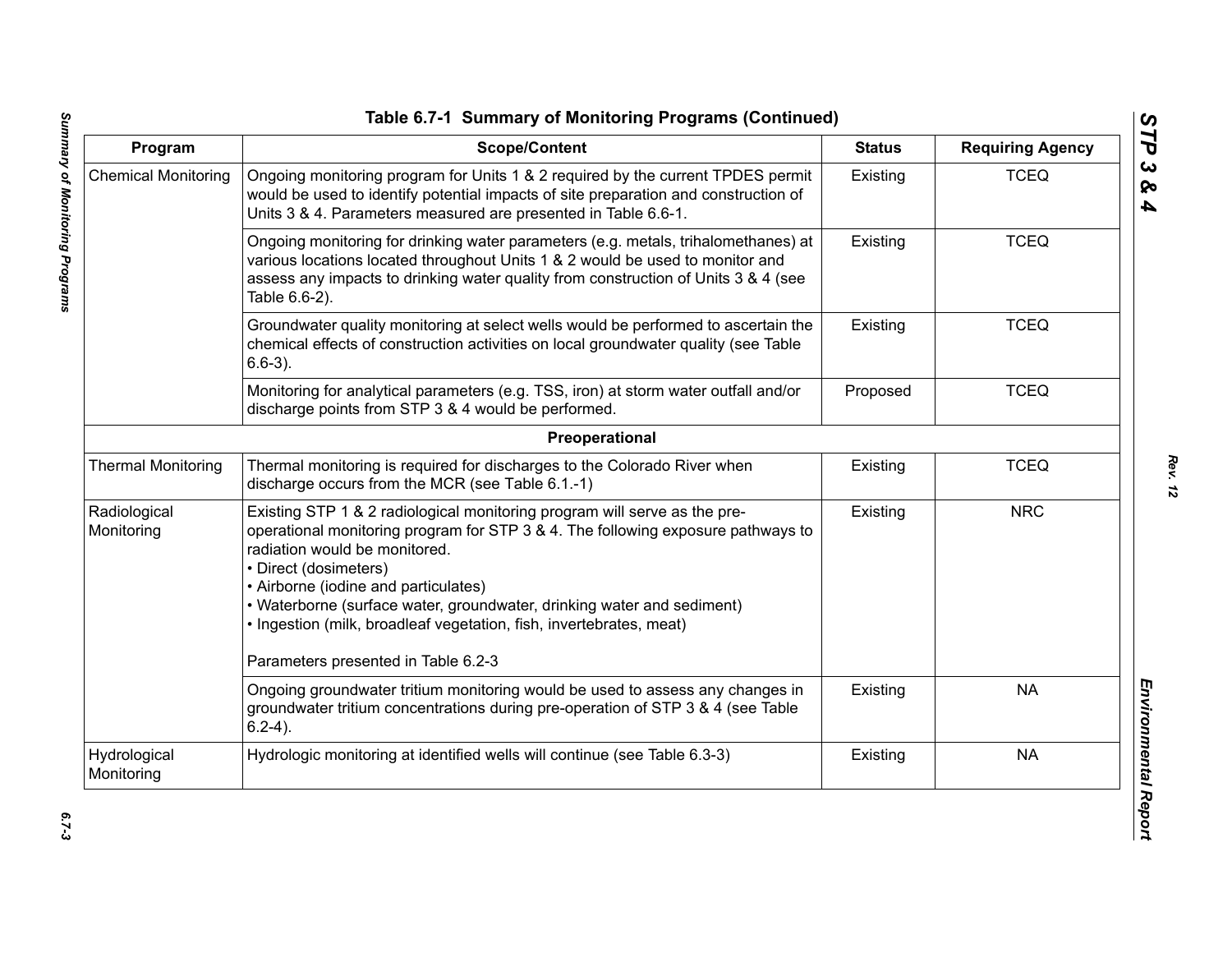*6.7-4*

| Program                      | <b>Scope/Content</b>                                                                                                                                                                                                                                                                                                                                                                                              | <b>Status</b> | <b>Requiring Agency</b> |
|------------------------------|-------------------------------------------------------------------------------------------------------------------------------------------------------------------------------------------------------------------------------------------------------------------------------------------------------------------------------------------------------------------------------------------------------------------|---------------|-------------------------|
| Meteorological<br>Monitoring | Current data gathering would be used to determine meteorological conditions at the<br>new units for assessing safety and environmental factors that would influence<br>radiological exposure in the event of a radiological release.                                                                                                                                                                              | Existing      | <b>NRC</b>              |
| <b>Ecological Monitoring</b> | Regulatory agencies have not required ecological monitoring of STP or its<br>associated transmission corridors since the period of reservoir filling (mid 1980s)<br>and there is no on-going monitoring                                                                                                                                                                                                           | Not Required  | <b>NA</b>               |
| <b>Chemical Monitoring</b>   | Ongoing monitoring program for STP 1 & 2 required by the current TPDES permit<br>would continue. Parameters measured are presented in Table 6.6-1.                                                                                                                                                                                                                                                                | Existing      | <b>TCEQ</b>             |
|                              | Ongoing monitoring for drinking water parameters (e.g. metals) at various locations<br>located throughout STP 1 & 2 would continue (see Table 6.6-2).                                                                                                                                                                                                                                                             | Existing      | <b>TCEQ</b>             |
|                              | Monitoring for analytical parameters (e.g. TSS, iron) at storm water outfall and/or<br>discharge points from STP 3 & 4 would be performed                                                                                                                                                                                                                                                                         | Proposed      | <b>TCEQ</b>             |
|                              | Operational                                                                                                                                                                                                                                                                                                                                                                                                       |               |                         |
| <b>Thermal Monitoring</b>    | Thermal monitoring is required for discharges to the Colorado River when<br>discharge occurs from the MCR (see Table 6.1-1).                                                                                                                                                                                                                                                                                      | Existing      | <b>TCEQ</b>             |
| Radiological<br>Monitoring   | Existing STP 1 & 2 radiological monitoring program would be utilized to monitor the<br>impacts from operation of STP 3 & 4. The following exposure pathways to radiation<br>would be monitored.<br>• Direct (dosimeters)<br>• Airborne (iodine and particulates)<br>• Waterborne (surface water, groundwater, drinking water and sediment)<br>· Ingestion (milk, broadleaf vegetation, fish, invertebrates, meat) | Proposed      | <b>NRC</b>              |
|                              | Parameters presented in Table 6.2-3                                                                                                                                                                                                                                                                                                                                                                               |               |                         |
|                              | Ongoing groundwater tritium monitoring would be used to assess any changes in<br>groundwater tritium concentrations during operation of STP 3 & 4 (see Table 6.2-4).                                                                                                                                                                                                                                              | Existing      | <b>NA</b>               |

*Summary of Monitoring Programs*